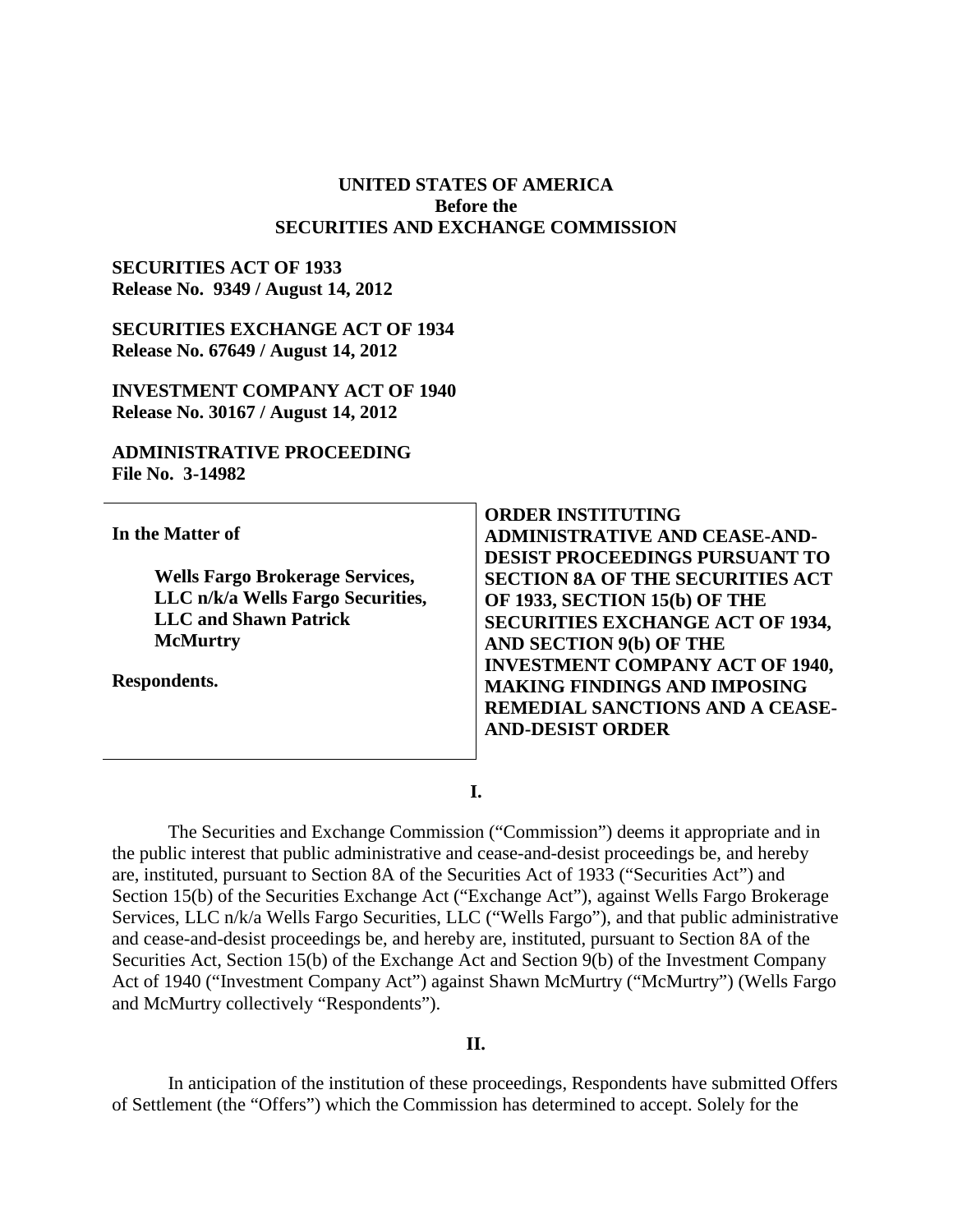purpose of these proceedings and any other proceedings brought by or on behalf of the Commission, or to which the Commission is a party, and without admitting or denying the findings herein, except as to the Commission's jurisdiction over them and the subject matter of these proceedings, which are admitted, Respondents consent to the entry of this Order Instituting Administrative and Cease-and-Desist Proceedings Pursuant to Section 8A of the Securities Act of 1933, Section 15(b) of the Securities Exchange Act of 1934, and Section 9(b) of the Investment Company Act of 1940, Making Findings, and Imposing Remedial Sanctions and a Cease-and-Desist Order ("Order"), as set forth below.

#### **III.**

On the basis of the Order and the Respondents' Offers, the Commission finds<sup>[1](#page-1-0)</sup> that:

#### **Summary**

1. From at least January 1, 2007 through August 14, 2007 ("relevant time period"), Wells Fargo and certain of its registered representatives made recommendations to certain institutional customers to purchase asset-backed commercial paper issued by limited purpose companies called Structured Investment Vehicles ("SIVs"), which were complex investment vehicles backed largely by high-risk mortgage-backed securities ("MBS") and collateral debt obligations ("CDOs"). Wells Fargo registered representatives in Wells Fargo's Institutional Brokerage and Sales Division, including McMurtry, recommended and sold these asset-backed commercial paper investments to certain institutional customers, including municipalities and non-profit institutions.

2. During the relevant time period, Wells Fargo and certain of its registered representatives recommended and sold complex forms of SIV-issued asset-backed commercial paper to institutional customers without obtaining sufficient information and understanding about the nature and risk of these products. Among other things, Wells Fargo and its registered representatives did not review the commercial paper private placement memoranda ("PPMs") for the investments and the extensive risk disclosures in those documents. Instead, Wells Fargo and its registered representatives relied almost exclusively on the credit ratings of these products, despite warnings against such over-reliance on ratings. Wells Fargo also failed to establish any procedures to ensure that its personnel adequately reviewed and understood the nature and risks of these commercial paper programs. As a result, Wells Fargo and its registered representatives failed to: (i) have a reasonable basis for their recommendations; and (ii) in connection with their recommendations, disclose to their institutional customers the risks associated with the complex SIV-issued asset-backed commercial paper investments, including the nature and volatility of the underlying assets. A number of institutional customers purchased SIV-issued asset-backed commercial paper as a result of Wells Fargo's recommendations. In particular, McMurtry exercised discretionary authority in violation of Wells Fargo's internal policy and selected the particular issuer of asset-backed commercial paper for one long-standing municipal customer. Although Wells Fargo received a small amount of commissions from these transactions, Wells Fargo's

<span id="page-1-0"></span><sup>1</sup> The findings herein are made pursuant to the Respondents' Offers and are not binding on any other person or entity in this or any other proceeding.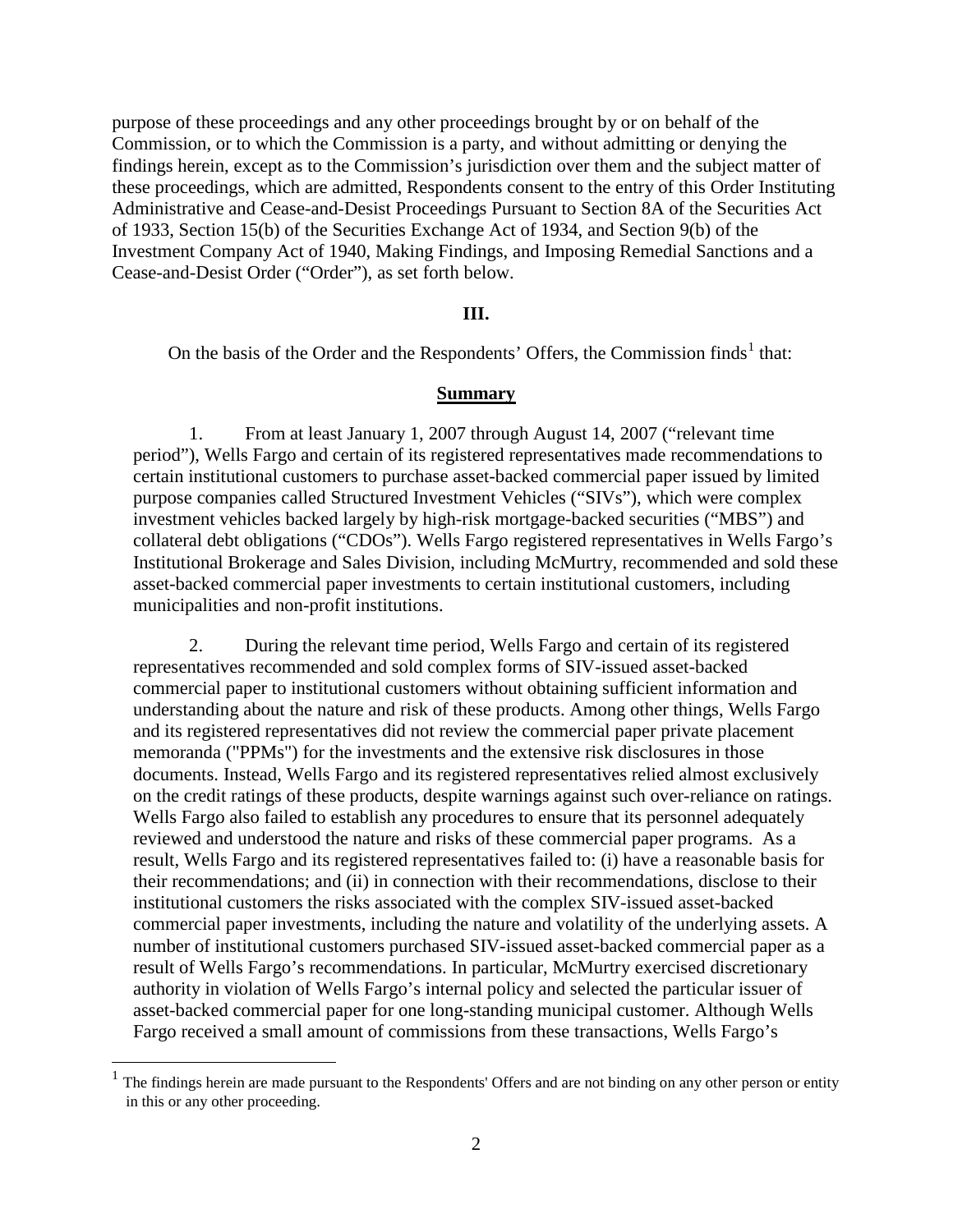misconduct nevertheless resulted in, or created a significant risk of, substantial losses by these customers in 2007 when three SIV-issued asset-backed commercial paper programs, which were backed largely by MBS and CDOs, defaulted.

3. Wells Fargo and McMurtry were, at a minimum, negligent in recommending the relevant asset-backed commercial paper programs without obtaining adequate information about them to form a reasonable basis for recommending these products and without disclosing the material risks of these products. As a result, Wells Fargo and McMurtry violated Sections  $17(a)(2)$  and  $17(a)(3)$  of the Securities Act.

# **Respondents**

4. Wells Fargo Brokerage Services, LLC was a registered broker-dealer subsidiary of Wells Fargo  $& Co.$  with its principal place of business in Minneapolis, Minnesota. On December 31, 2008, Wells Fargo & Co., the parent of Wells Fargo Brokerage Services, LLC, acquired the former Wachovia Corporation ("Wachovia"). In 2009, Wells Fargo Brokerage Services, LLC was combined with Wachovia's former institutional brokerdealer business, Wachovia Capital Markets LLC, which now operates as Wells Fargo Securities, LLC. Wells Fargo Brokerage Services, LLC de-registered as a broker-dealer with the Commission in November 2009.

5. Shawn Patrick McMurtry, age 42, a resident of White Bear Lake, Minnesota, was employed by Wells Fargo or a predecessor from the time he graduated from college in June 1992 until he voluntarily terminated his employment in June 2012. Respondent McMurtry obtained his Series 7 and Series 63 licenses in July 1996 and became a registered representative in 2001. During the relevant time period, McMurtry was a Vice President in Wells Fargo's Institutional Brokerage and Sales Division, and recommended and sold primarily fixed income securities to corporations, insurance companies, non-profit institutions, public entities and money managers.

# **Wells Fargo Targeted Municipalities and Non-Profit Customers**

6. Before and during 2007, the Institutional Brokerage and Sales Division of Wells Fargo had targeted municipalities and non-profit institutions as part of its institutional customer base ("municipal customers").

7. Wells Fargo and its registered representatives routinely requested municipal customers' investment policies to facilitate their recommendations. The first priority in the investment policies of many municipal customers was preservation of principal. Registered representatives frequently certified to these municipal customers on at least an annual basis that they understood the municipal customers' investment policies. In addition, many municipal customers had long-term relationships with Wells Fargo and individual registered representatives.

8. Wells Fargo and its registered representatives knew, both from their customers' investment policies and from discussions with customers, that many of their municipal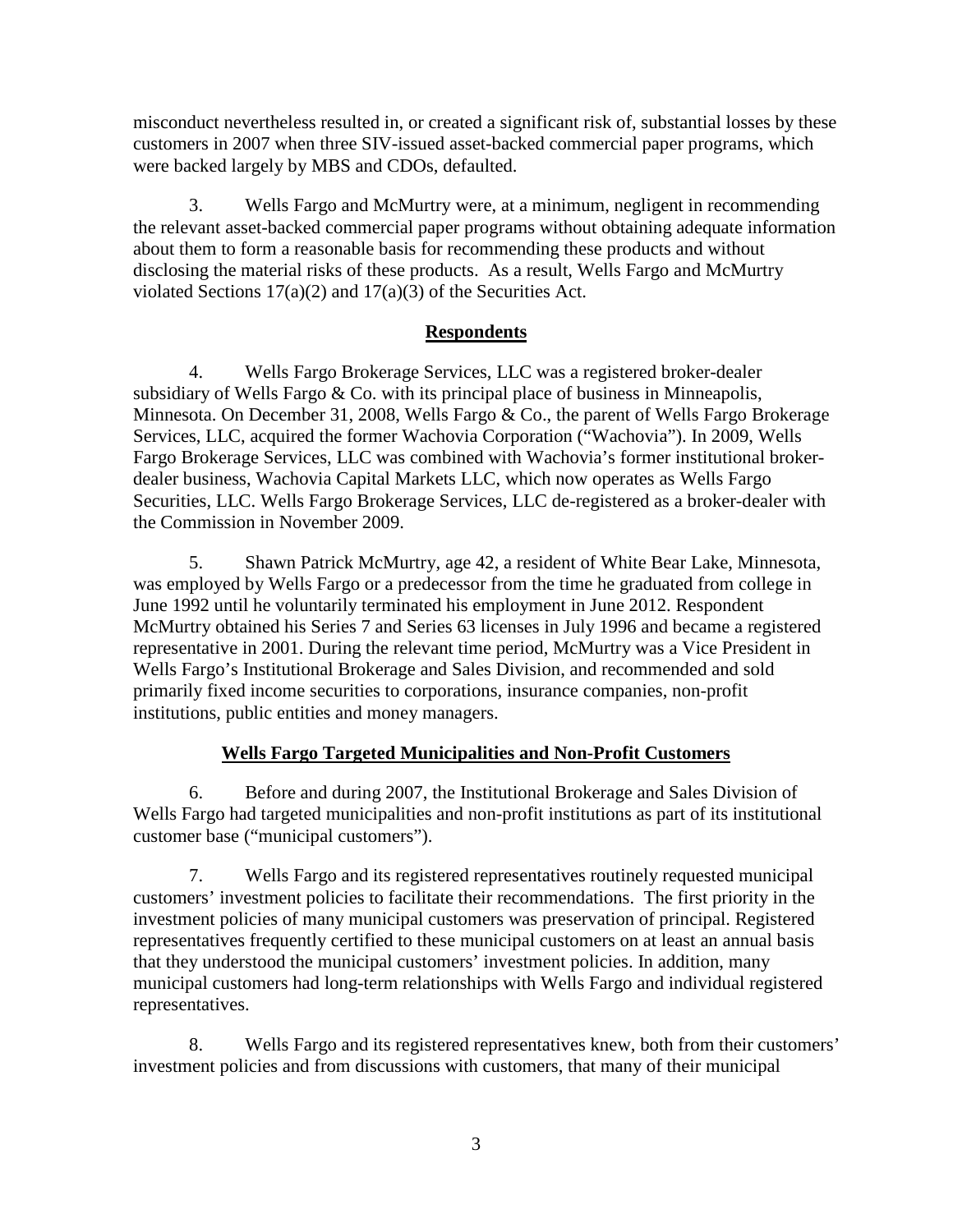customers were interested in investing in conservative commercial paper. $<sup>2</sup>$  $<sup>2</sup>$  $<sup>2</sup>$  Many of these</sup> customers needed to invest cash in instruments that allowed them timely access to the funds while obtaining an investment return.

9. Based on, among other things, the nature and longevity of their business relationships, many municipal customers placed a high level of trust in and reliance on their registered representatives. Customers that were permitted to purchase commercial paper generally would inform their registered representatives of the amount of money they had available for investment and the length of time they wished to invest it. Wells Fargo registered representatives typically would then respond with recommendations that included commercial paper. The commercial paper recommendations, which were based almost solely on the ratings assigned by the credit rating agencies, usually consisted of approximately three commercial paper investment choices that met the customers' criteria. Customers would then select one of the commercial paper investments recommended by the Wells Fargo registered representatives. Multiple registered representatives at Wells Fargo, including McMurtry, however, had a practice of exercising discretionary authority to make purchases of assetbacked commercial paper on behalf of certain customers. In these situations, the customer still informed the registered representative of the amount of money available for investment and the length of time for the investment, but permitted the registered representative to then select the particular commercial paper investment and execute the purchase of that investment for the customer.

# **Wells Fargo Recommended Complex SIV-Issued Asset-Backed Commercial Paper to Its Municipal Customers Without Reviewing the Private Placement Memoranda and Risk Disclosures of the Asset-Backed Commercial Paper**

10. Wells Fargo and its registered representatives had historically sold highly-rated traditional direct corporate commercial paper to municipal customers. In addition to traditional commercial paper, many customers also purchased asset-backed commercial paper through Wells Fargo. Similar to direct commercial paper, asset-backed commercial paper was rated by various credit rating agencies.

11. The asset-backed commercial paper Wells Fargo sold to its municipal customers was not registered and thus the PPMs for those investments were not normally available to the general public. Customers accordingly could only obtain access to the information in the PPMs, or copies of the PPMs, from a professional in the securities industry. Wells Fargo generally did not provide the PPMs to customers in connection with commercial paper transactions.

12. It was not Wells Fargo's practice to conduct any review of the asset-backed commercial paper it recommended to customers and did not have procedures that required such a review. In addition, no department or individual inside of Wells Fargo was required to conduct any review of the offering documents or similar disclosure documents. In addition, no department or individual inside of Wells Fargo was required to assess any unique risks to the commercial paper type, the particular issuer or its structure. Instead, Wells Fargo and its

<span id="page-3-0"></span> $2$  Commercial paper generally consists of short-term, unsecured promissory notes with fixed maturities, issued by corporations or other entities.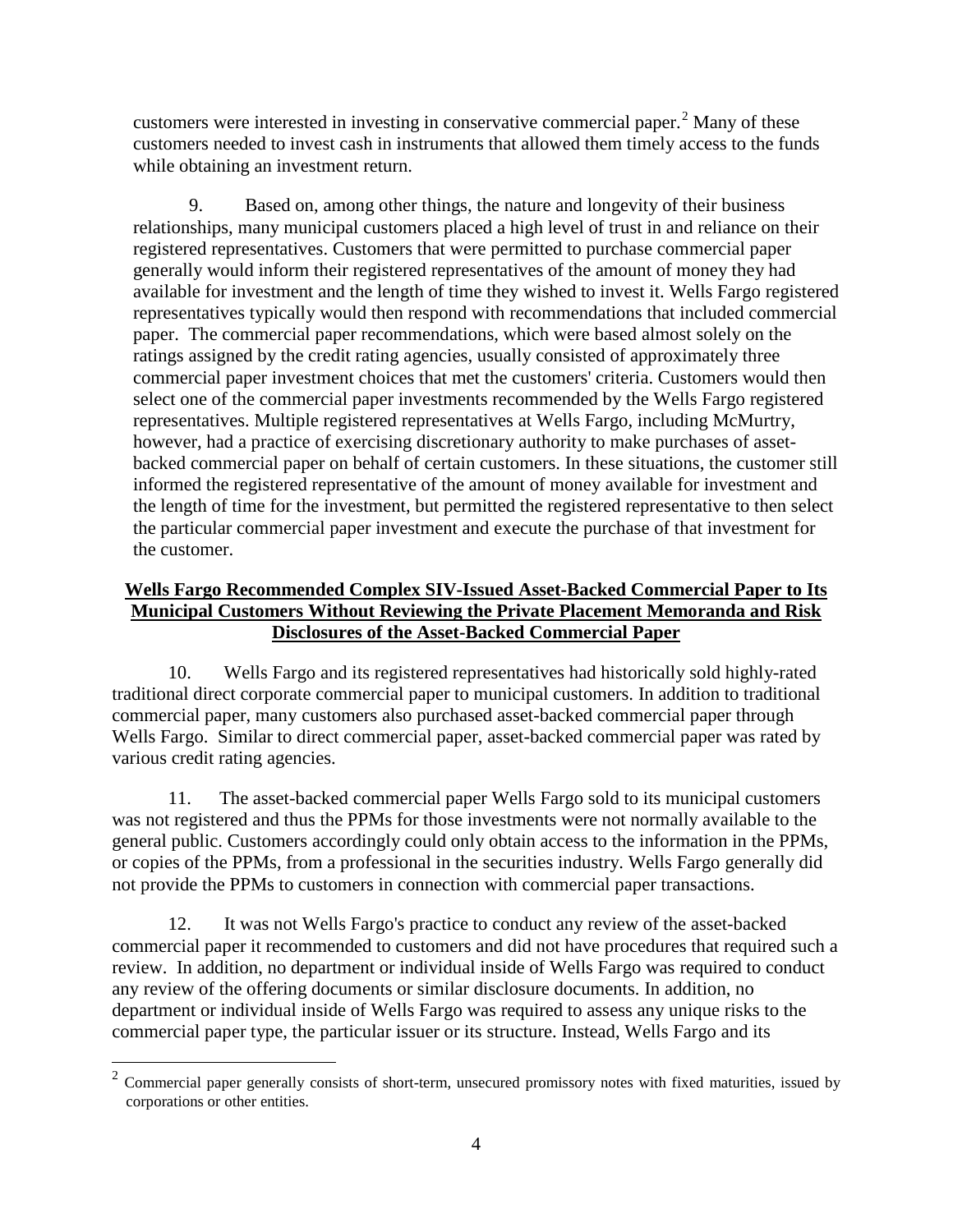registered representatives relied largely on the credit ratings as the basis for their recommendations.

13. By 2007, in addition to the traditional direct corporate commercial paper, and the more established forms and issuers of asset-backed commercial paper that Wells Fargo had offered to its customers, other more unusual asset-backed commercial paper issued by complex investment vehicles was being created and sold in the marketplace. These newer commercial paper investments included asset-backed commercial paper programs that were collateralized by subprime mortgages. Some of this asset-backed commercial paper was issued by SIVs, littleknown limited purpose companies that generally undertook arbitrage activities by buying primarily highly rated medium and long-term fixed-income assets, which they then funded through the sale of less expensive commercial paper and/or notes.

14. Some of the asset-backed commercial paper was issued by so-called "SIV-Lites," which also engaged in similar arbitrage activity but generally did not have the asset diversification of a SIV. In addition, SIV-Lites often were highly leveraged and the highest proportion of their assets consisted of residential mortgage-backed securities, many of which were derived from sub-prime mortgages. The SIV/SIV-Lite marketplace was at its height in 2007.

15. SIVs and SIV-Lites invested extensively in securities backed by subprime mortgages or related derivatives such as CDOs. The primary collateral of the asset-backed commercial paper issued by these entities thus was MBS and derivatives purchased by these special entities, which had little or no other assets. As a result, these asset-backed commercial paper programs were particularly exposed to risks associated with MBS and derivatives thereof.

16. Wells Fargo recommended and sold asset-backed commercial paper in its role as a broker for its institutional customers. Wells Fargo did not underwrite or participate in the issuance of, or act as a program dealer for, the SIV/SIV-Lite-issued asset-backed commercial paper, nor did Wells Fargo have any role in structuring the SIVs or SIV-Lites or in selecting their investments.

17. As SIVs and SIV-Lites became increasingly present in the marketplace, Wells Fargo did not change its practices as to the review or disclosure of risks of commercial paper. Thus, in 2007, no one at Wells Fargo was responsible for reviewing, and generally no one reviewed, the PPMs of asset-backed commercial paper programs to assess any specialized risks to the particular security or its structure. Accordingly, the registered representatives had little information about these securities beyond their ratings, yields and maturity dates. In fact, multiple registered representatives at Wells Fargo had never heard of a SIV at the time they were selling the SIV-issued asset-backed commercial paper to their customers. As a result of their failure to understand these products, the registered representatives made no distinctions among traditional direct corporate commercial paper, asset-backed commercial paper and unusually structured SIV-issued asset-backed commercial paper. Despite their lack of knowledge regarding these complex products, in 2007, Wells Fargo and certain of its registered representatives recommended asset-backed commercial paper that was backed by MBS and issued by SIV/SIV-Lites. They made recommendations based almost solely on the ratings that the credit rating agencies assigned to the commercial paper.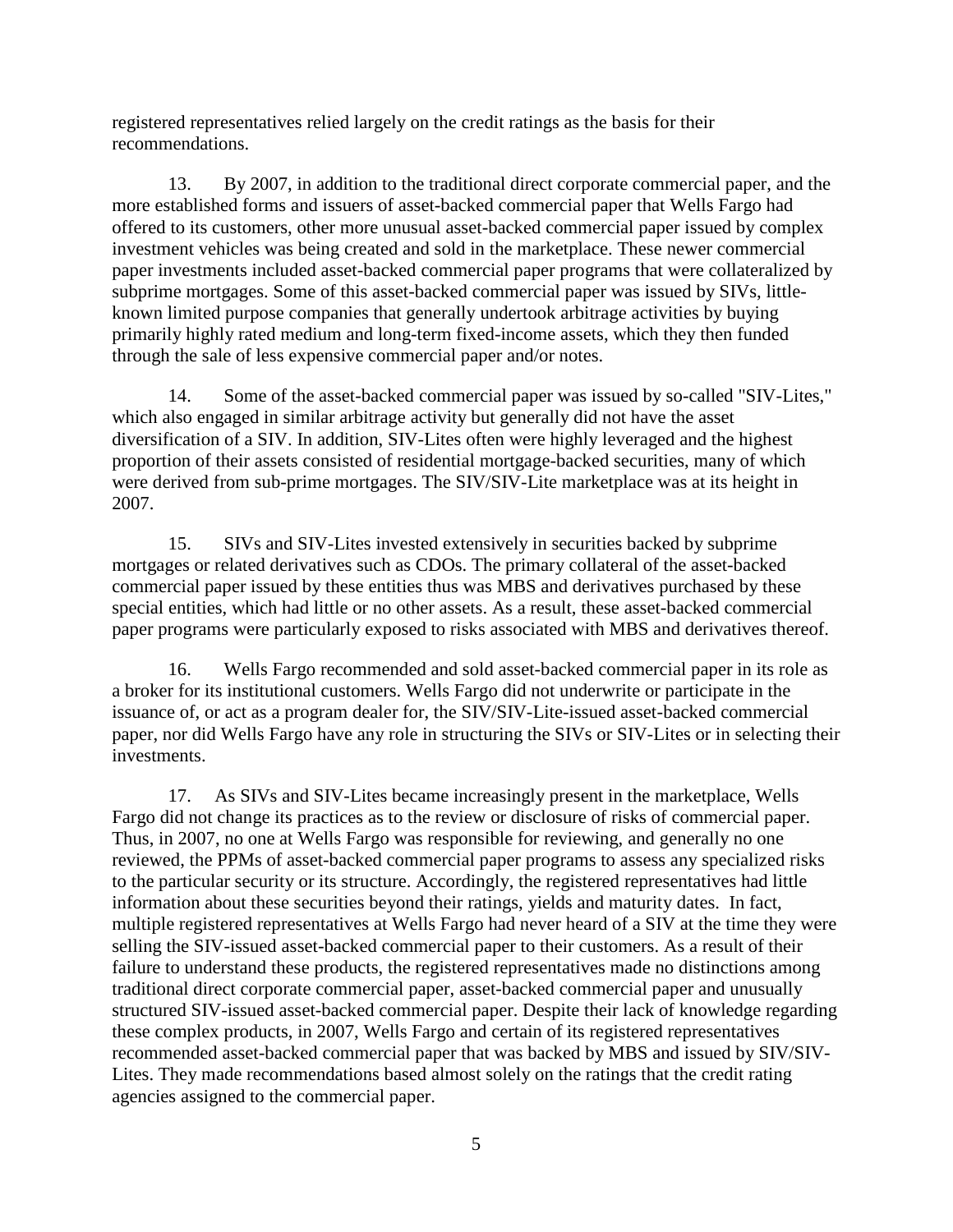# **Wells Fargo's Misconduct Resulted in or Created a Significant Risk of Substantial Losses to Customers**

18. A number of the municipal customers had indicated in Wells Fargo account opening documents that they did not want to invest in MBS. Other municipal customers were prohibited by state law from holding certain MBS and these restrictions were set forth in the customers' investment policies or other documents in Wells Fargo's possession. However, because no one at Wells Fargo read the relevant disclosure documents for the asset-backed commercial paper in question, Wells Fargo offered customers asset-backed commercial paper programs that were materially exposed to the MBS market.

19. In 2007, Wells Fargo sold, among others, three SIV-Lite programs that had received the highest ratings from each of the three major credit rating agencies: Rhinebridge PLC ("Rhinebridge"), Mainsail II Ltd. ("Mainsail") and Golden Key Ltd. ("Golden Key").<sup>[3](#page-5-0)</sup> The PPMs for all three products stated that the issuers were limited liability companies specifically formed to invest in MBS and other complex securities, such as CDOs, and that they were issuing asset-backed commercial paper to obtain short-term financing for these securities and derivatives.

20. The market for asset-backed commercial paper contracted severely beginning in mid-August 2007 due in part to the increased market perception of the risk of subprime mortgages, which formed much of the collateral for a number of SIV-issued asset-backed commercial paper programs. As a result, credit rating agencies downgraded a number of SIVissued asset-backed commercial paper programs and, ultimately, many defaulted.

21. In August 2007, Mainsail and Golden Key defaulted. Rhinebridge, after having been on the market for only four months, defaulted in October 2007.

22. Approximately ten Wells Fargo customers were holding a total of approximately \$104.4 million in commercial paper issued by Mainsail, Golden Key and Rhinebridge when the defaults occurred. These three defaults resulted in, or created a significant risk of, substantial losses for these ten customers. Wells Fargo's total commission in 2007 for the sale of Mainsail, Golden Key and Rhinebridge was approximately \$65,000.

23. The PPMs for these asset-backed commercial paper programs provided clear disclosure about the risks associated with the products. In fact, the PPMs for these three SIVs each contained approximately 20-30 pages of risk disclosures. These risks included Risks Relating to Nonprime and other Mortgage Backed Securities, Risks Related to Investments Backed by Residential Mortgages, Risks Related to Commercial Mortgage Backed Securities, Risks Related to CDOs and Synthetic Securities, Considerations Related to Asset Backed Securities, Spread Risk, International Risk, Credit Risk and others. In addition, many of the PPMs had language specifically identifying a market decline in the residential mortgage market.

<span id="page-5-0"></span><sup>&</sup>lt;sup>3</sup> For example, Rhinebridge, Golden Key and Mainsail II each had been rated A1+ (a Standard & Poor's rating) or P1 (a Moody's rating), the highest possible ratings awarded by those credit rating agencies, at the time the Wells Fargo customers bought them.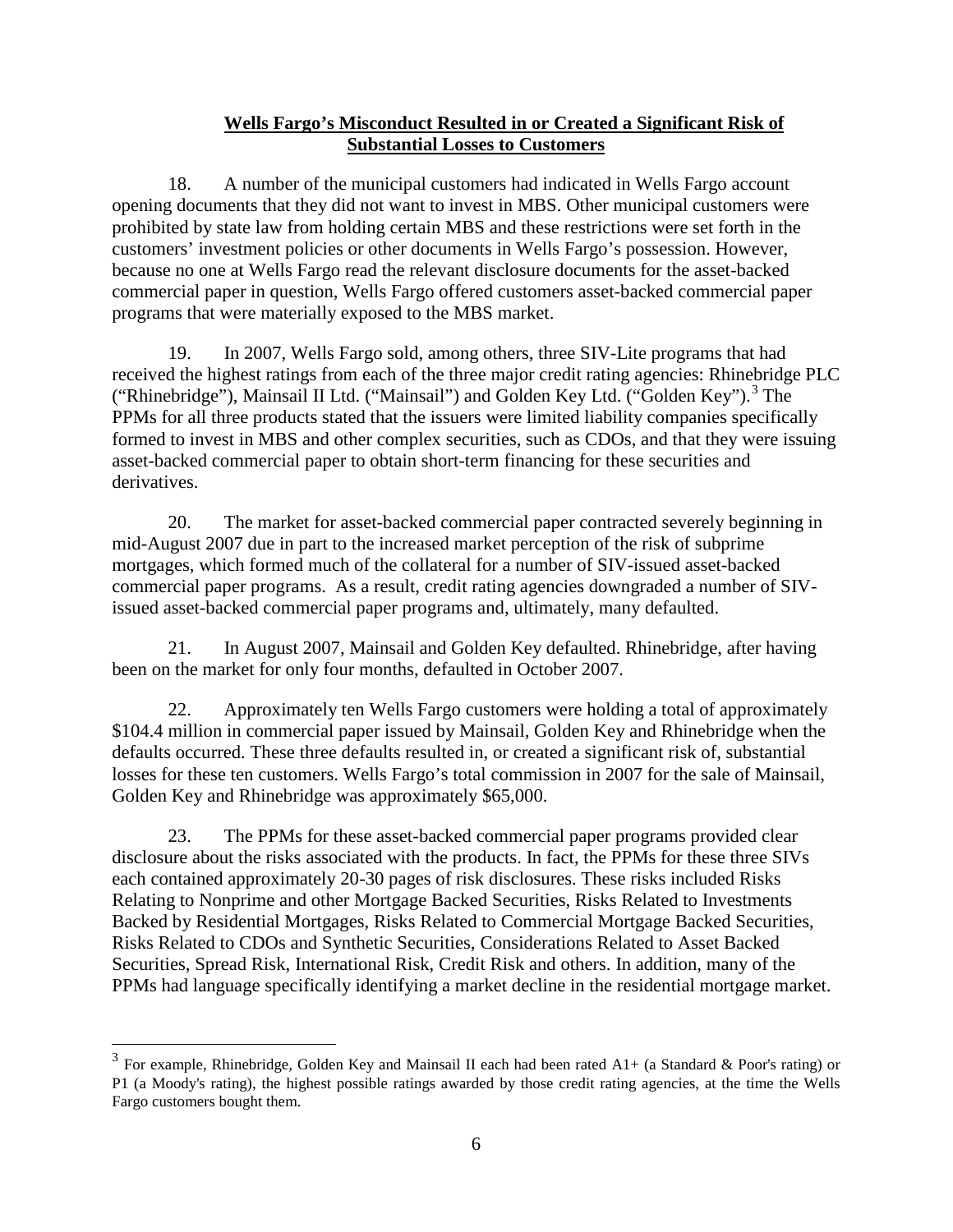24. In each case, the very scenario that took place in the market in 2007 had been described with precision in the risk disclosures in the PPMs. For example, Mainsail's July 2007 PPM specifically stated that "According to recently published reports, the residential mortgage market in the US has experienced a variety of difficulties and changed economic conditions that may adversely affect the performance and market value of US Residential ABS Securities… Delinquencies, defaults and losses with respect to residential mortgage loans generally reportedly have increased in recent months, and may continue to increase, particularly in the subprime sector. In addition, in recent months published reports have indicated that housing prices and appraisal values may result in additional increases in delinquencies and losses on US Residential Asset Backed Securities."

25. Because the Wells Fargo registered representatives had not reviewed the PPMs, or otherwise investigated the programs before recommending asset-backed commercial paper to their customers, they were unaware of the risks. They accordingly did not disclose these risks to customers or factor them into their recommendations.

26. As a result of this lack of adequate knowledge of the products they were selling, Wells Fargo and certain of its registered representatives recommended and sold SIV-issued asset-backed commercial paper to customers without adequate basis and without disclosure to customers of the relevant risks. They also did not disclose to these customers their lack of investigation regarding the programs.

27. Wells Fargo and its registered representatives' failures to have a reasonable basis for their recommendations and to disclose the risks associated with the products they recommended and sold were particularly significant failures, in light of the fact that many Wells Fargo customers had advised that they either did not want, or were legally prohibited from purchasing, MBS.

# **Contemporaneous Warnings Against Over-Reliance on Credit Ratings**

28. In 2005, the NASD (now FINRA) issued a written warning specifically cautioning against over-reliance on credit ratings in connection with structured products. In a September 2005 Notice to Members, the NASD provided guidance on the sale of structured products. The Notice stated:

"In some cases, structured products are assigned a credit rating by a nationally recognized statistical rating organization. To the extent that such credit rating pertains to the creditworthiness of the issuer (*i.e.*, the ability of the issuer to meet its obligations under the terms of the structured product) and is not indicative of the market risk associated with the structured product or the reference security, members must be careful to delineate these distinctions. *Presentation of a credit rating for a structured product that suggests that the rating pertains to the safety of the principal invested or the likely investment returns will be viewed as misleading. Members presenting a credit rating must address the fact that the creditworthiness of the issuer does not affect or enhance the likely performance of the investment other than the ability of the issuer to meet its obligations*. (emphasis added)"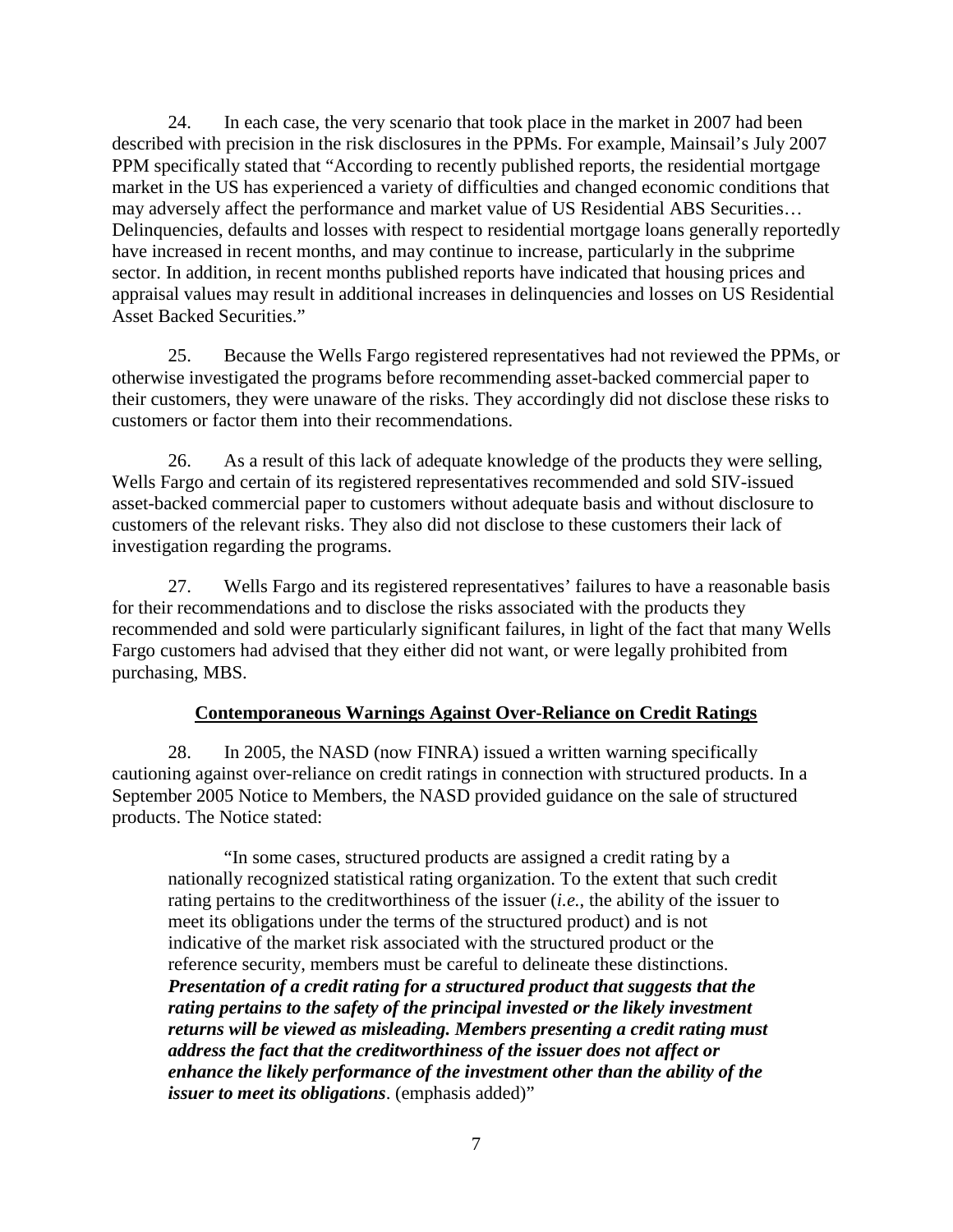29. At least one of the SIV PPMs explained that the collateral assets of the programs were "structured finance securities."

30. Similarly, cautionary statements in many of the PPMs warned against such overreliance on credit ratings. For example, the Rhinebridge PPM included a disclaimer that "a rating does not comment as to...suitability for a particular investor…."

31. Nevertheless, Wells Fargo and certain of its registered representatives relied almost exclusively on the credit ratings assigned to asset-backed commercial paper programs in making recommendations to their customers.

# **Wells Fargo's Sale of SIV-Lite Asset-Backed Commercial Paper**

32. One particular municipal entity had been a customer of Wells Fargo, or a predecessor, since at least 1988. This customer's investment objectives were safety of principal and income. Wells Fargo had a policy that prohibited its registered representatives from selecting investments on behalf of their customers in the absence of express written authority to do so. Nonetheless, Respondent McMurtry, who held the title of Vice President, selected which commercial paper issuers this municipal entity would purchase and executed the investments on the customer's behalf. Wells Fargo's internal records for the customer's account specifically stated that the account should not invest in MBS. In addition, applicable state law prohibited municipal entities such as this customer from investing in certain "high-risk mortgage-backed securities."

33. Respondent McMurtry nevertheless selected and purchased for this municipal customer a SIV-issued asset-backed commercial paper program which was backed by MBS and related high-risk mortgage-backed derivatives. In selecting the commercial paper issuer for the customer, McMurtry was exercising discretionary authority. On April 30, 2007, McMurtry selected and purchased Golden Key on behalf of the customer. McMurtry did not know what a SIV was at that time he selected Golden Key for his customer. Further, he did not read the PPM for Golden Key, nor did he inform the customer of the risks related to the SIV structure or the underlying high-risk mortgage-backed assets held by Golden Key.

34. The municipal customer's investment in Golden Key was due to mature on September 28, 2007, but was downgraded on August 23, 2007 and defaulted thereafter. Until the default of Golden Key, the customer's representatives believed Wells Fargo purchased only traditional commercial paper on its behalf. It was only after the default that they learned about the risks and nature of Golden Key asset-backed commercial paper.

# **Subsequent Developments**

35. In or about August 2007, as the market for asset-backed commercial paper contracted severely, Wells Fargo determined that credit ratings did not accurately reflect the risks of certain asset-backed commercial paper. As a result, on August 15, 2007, Wells Fargo made the decision to suspend the sale of all asset-backed commercial paper to its customers.

36. In addition, as part of the liquidation of Golden Key, Mainsail and Rhinebridge, two of the ten Wells Fargo customers elected to receive a one-time cash distribution at a severe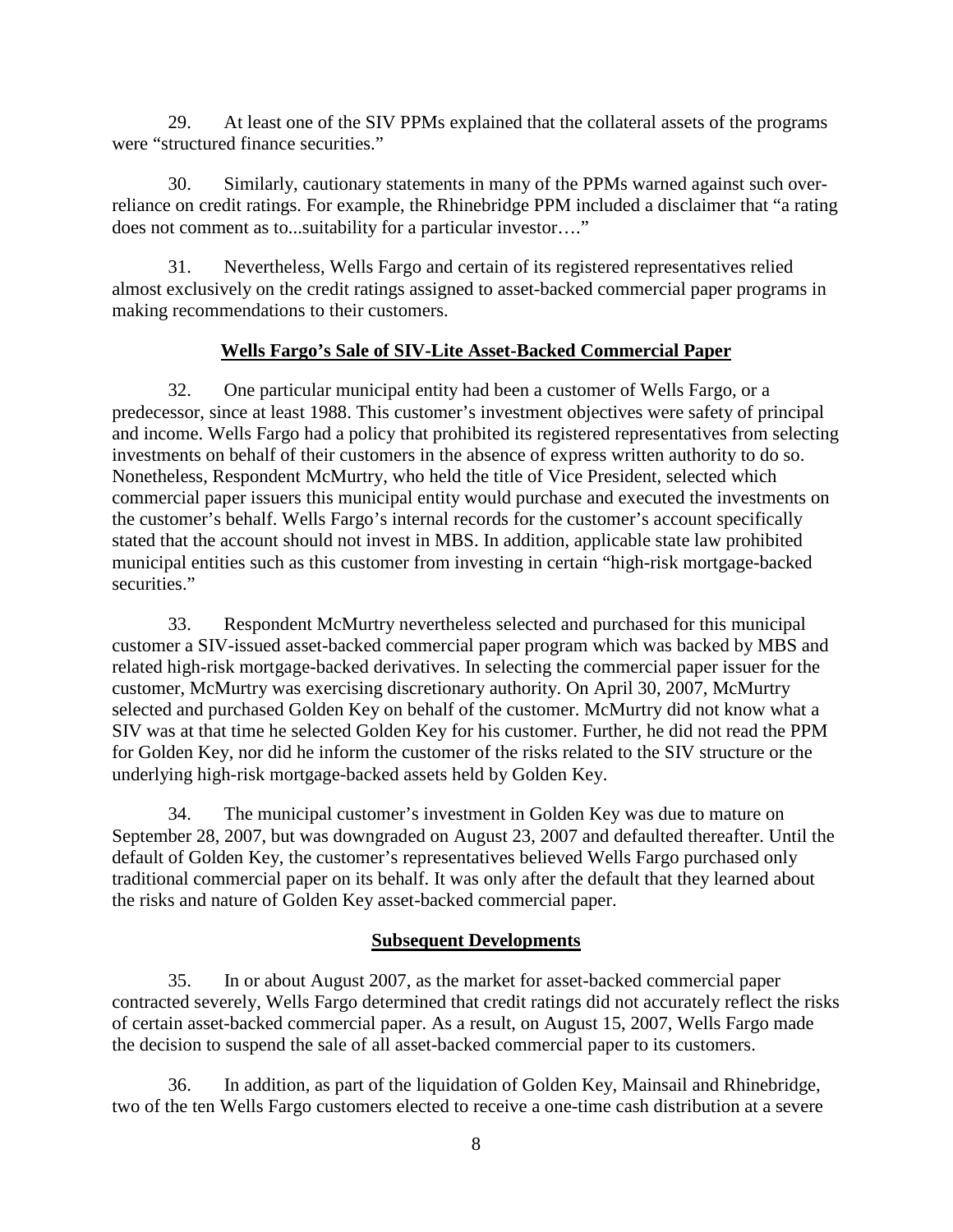discount to the amounts of their original investments. As a result, these two customers realized losses of approximately \$4.2 million. Another six Wells Fargo customers, however, elected to receive periodic payments from the underlying assets that served as collateral to the SIV assetbacked commercial paper. As such, the amount of any loss that may be realized by these six Wells Fargo customers has not yet been determined because it is dependent upon the amount of future payments from these underlying assets.

37. In addition, two other of these ten Wells Fargo customers filed lawsuits against Wells Fargo in connection with their purchases of approximately \$8.5 million of asset-backed commercial paper from Rhinebridge and Golden Key. One of these customers received \$4,629,800 in a cash distribution as part of the liquidation of the investment and Wells Fargo, in settlement of the claims against it, subsequently paid \$4,157,971 to that customer. In addition, Wells Fargo paid \$489,410 to the second customer to settle its claim.

38. Since 2007, Wells Fargo has taken a number of remedial measures designed to ensure that Wells Fargo and its registered representatives have adequate information about the nature and risk of the securities that they recommend to customers, and that relevant information will be disclosed to the customers regarding such securities. The steps include: (1) a Wells Fargo Asset-Backed Commercial Paper Permitted List wherein the offering documents for asset-backed commercial paper are reviewed by money market traders and a limited number of commercial paper products are permitted for sale to institutional customers; (2) enhanced supervisory procedures related to the assessment of product knowledge by registered representatives in the relevant designated sales force who sell commercial paper to municipalities; (3) quarterly meetings attended by the heads of each fixed income trading desk, the national sales manager and representatives of the compliance department during which products sold to municipal and other customers and developments in those product types are reviewed as are the relevant trading desk reports on variations or modifications in the market that presently raise or are expected to raise materially new or different risks or that exhibit other characteristics that may require reassessment of the sales force's understanding of the product; and (4) the practice of delivering, or providing electronic access to, copies of offering materials to purchasers of asset-backed commercial paper.

### **Legal Discussion**

39. Section 17(a)(2) of the Securities Act prohibits any person, in the offer or sale of any security, from obtaining money or property by means of any untrue statement of material fact or any omission to state a material fact necessary in order to make the statements made, in light of the circumstances under which they were made, not misleading. Section 17(a)(3) of the Securities Act prohibits any person, in the offer and sale of any security, from engaging in any transaction, practice, or course of business which operates or would operate as a fraud or deceit upon the purchaser. Sections  $17(a)(2)$  and  $17(a)(3)$  of the Securities Act do not require a showing of scienter. Aaron v. SEC, 466 U.S. 680 (1980). A showing of negligence is sufficient to establish violations of these provisions. Id. at 701-702.

40. A broker's recommendation "carries the implicit representation that it was 'responsibly made on the basis of actual knowledge and careful consideration.' Richard G. Cody, Exchange Act Rel. No. 64565 at 12 (May 27, 2011) *citing* F.J. Kaufman & Co. of Va., 50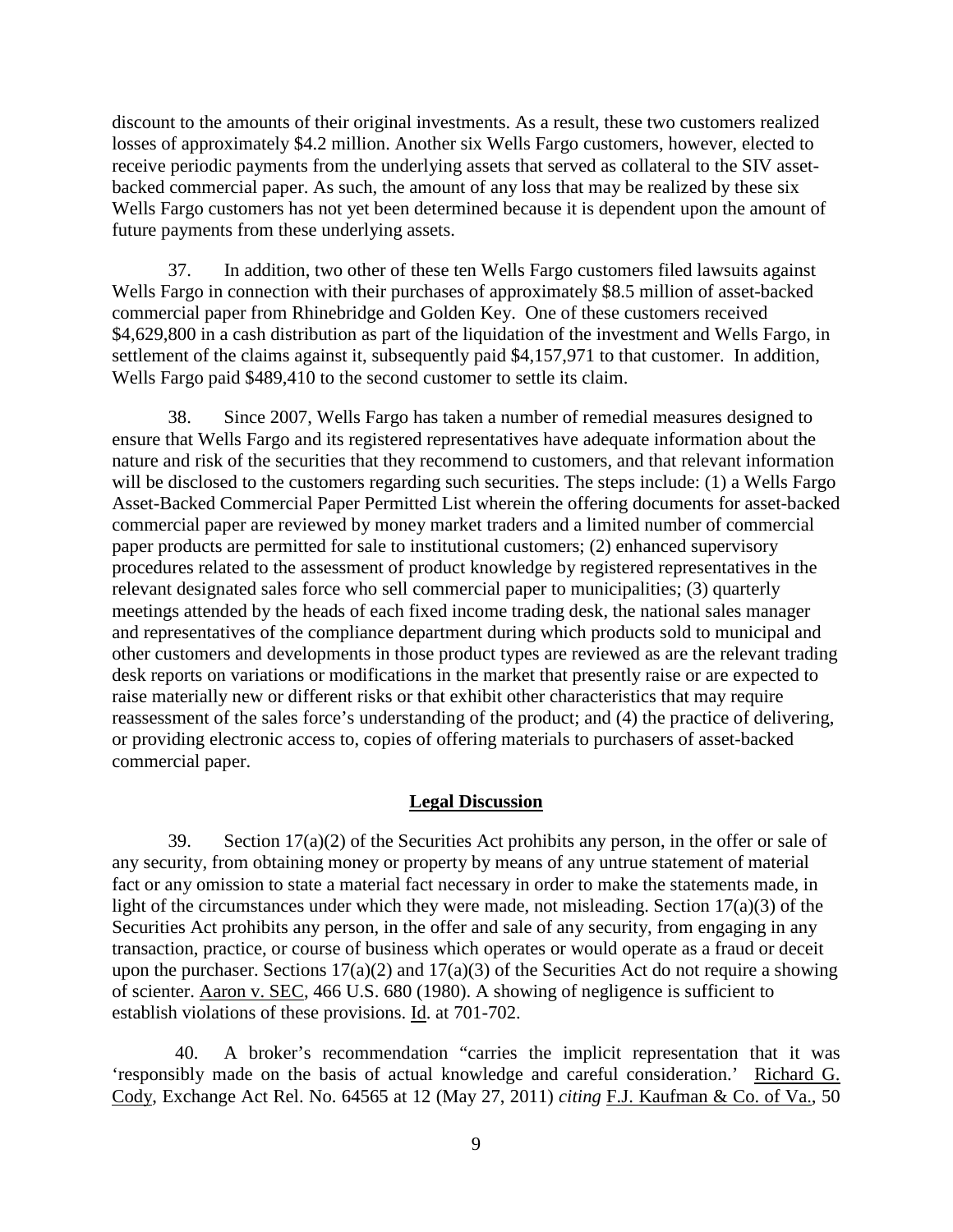S.E.C. 164, 168 n. 18 (1989) (*citing* Alexander Reid & Co., Inc., 40 S.E.C. 986, 990-91 (1962) ('A broker-dealer in his dealings with customers impliedly represents that his opinions and predictions respecting a [security] which he has undertaken to recommend are responsibly made on the basis of actual knowledge and careful consideration . . . . [I]t is not a sufficient excuse that a dealer personally believes the representation for which he has no adequate basis.'); Distribution by Broker-Dealers of Unregistered Securities, Exchange Act Rel. No. 6721 (Feb. 2, 1962) ('[T]he making of recommendations for the purchase of a security implies that the dealer has a reasonable basis for such recommendations which, in turn, requires that, as a prerequisite, he shall have made a reasonable investigation.') *See also* Hanly v. SEC, 415 F.2d 589, 596-597 (2d. Cir. 1969) ("Broker-dealers occupy a special relationship with buyers of securities in that by their position they implicitly represent that they have an adequate and reasonable basis for the opinions they render.") A broker or salesperson who fails to investigate facts surrounding a security and who subsequently recommends that security to customers without having an adequate and reasonable basis for that recommendation may be in violation of the antifraud provisions of the federal securities laws, including Sections  $17(a)(2)$  and  $17(a)(3)$  of the Securities Act. SEC v. Great Lakes Equities, 1990 WL 260587 at\*6 (E.D. Mich. Sept. 4, 1990) *citing* Hanly, 415 F.2d at 592. Broker-dealers that recommend securities to their customers have an obligation to disclose all material information the broker-dealer has regarding the securities, including negative information. DeKwiatkowski v. Bear, Stearns & Co.¸Inc., 306 F.3d 1293, 1302 (2d Cir. 2002) (Broker-dealer "is obliged to give honest and complete information when recommending a purchase or sale"); *see also* Dane S. Faber , Exchange Act Rel. 49216 at 5 (Feb. 10, 2004) (Broker who recommended security to a customer should have disclosed to customer the speculative nature of security.)

41. As a result of the conduct described above, Wells Fargo and McMurtry willfully violated Sections 17(a)(2) and 17(a)(3) of the Securities Act.<sup>[4](#page-9-0)</sup>

#### **Wells Fargo's Remedial Efforts**

42. In determining to accept Wells Fargo's Offer, the Commission considered remedial acts undertaken by Wells Fargo.

#### **IV.**

In view of the foregoing, the Commission deems it appropriate and in the public interest to impose the sanctions agreed to in the Respondents' Offers.

Accordingly, pursuant to Section 8A of the Securities Act, Section 15(b) of the Exchange Act and Section 9(b) of the Investment Company Act, it is hereby ORDERED that:

<span id="page-9-0"></span> $<sup>4</sup>$  A willful violation of the securities laws means merely "that the person charged with the duty knows what he is</sup> doing.'" *Wonsover v. SEC*, 205 F.3d 408, 414 (D.C. Cir. 2000) (quoting *Hughes v. SEC*, 174 F.2d 969, 977 (D.C. Cir. 1949)). There is no requirement that the actor "also be aware that he is violating one of the Rules or Acts." *Id.* (quoting *Gearhart & Otis, Inc. v. SEC*, 348 F.2d 798, 803 (D.C. Cir. 1965)).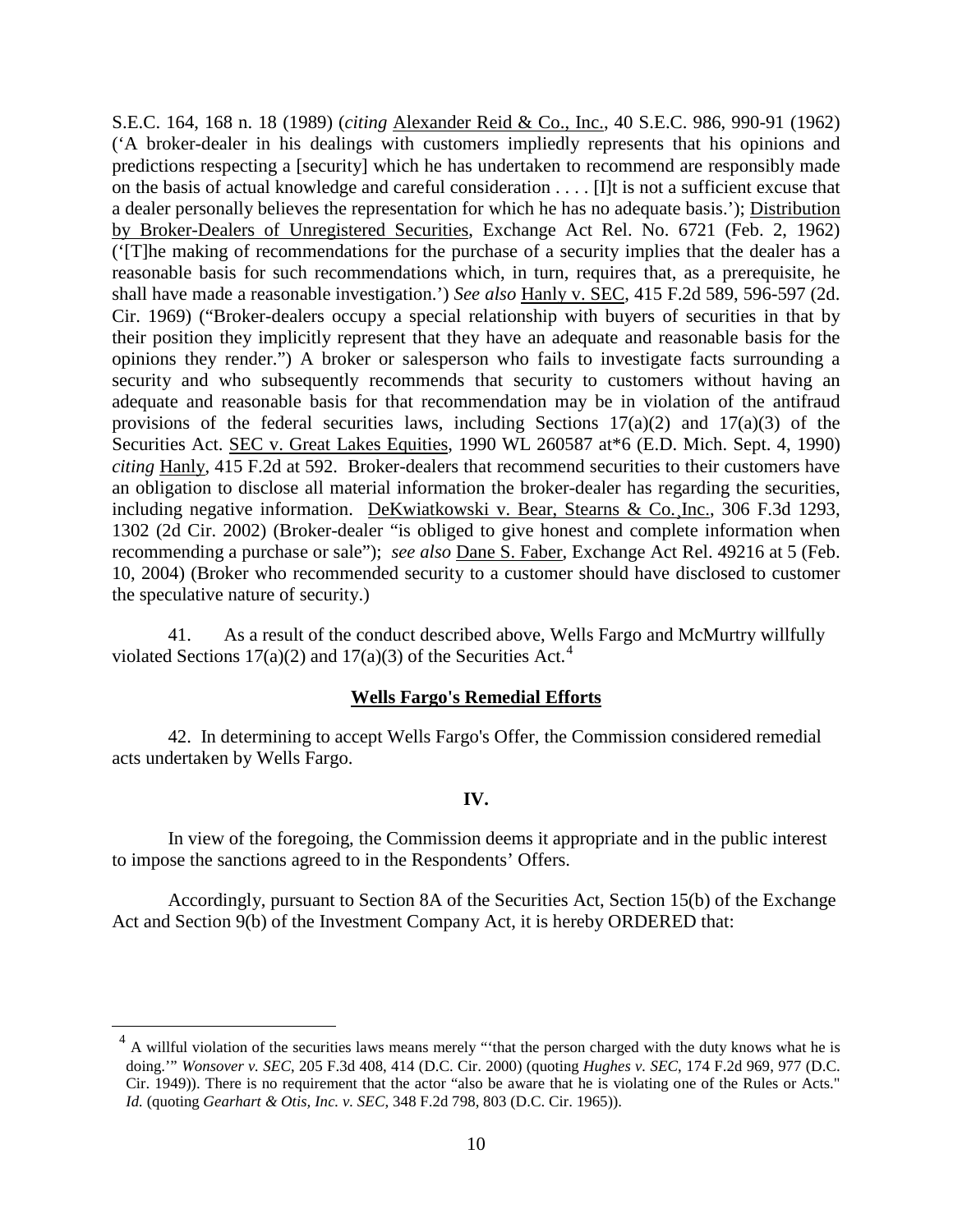## **Wells Fargo**

A. Respondent Wells Fargo shall cease and desist from committing or causing any violations and any future violations of Sections 17(a)(2) and 17(a)(3) of the Securities Act.

B. Respondent Wells Fargo is censured.

C. Respondent Wells Fargo shall, within 10 days of the entry of this Order, pay disgorgement of \$65,000, prejudgment interest of \$16,571.96 and a civil money penalty in the amount of \$6,500,000 to the Securities and Exchange Commission.

## **Shawn McMurtry**

D. Respondent McMurtry shall cease and desist from committing or causing any violations and any future violations of Sections 17(a)(2) and 17(a)(3) of the Securities Act.

E. Respondent McMurtry be, and hereby is, suspended from association with any broker, dealer, investment adviser, municipal securities dealer, transfer agent, municipal advisor, or nationally recognized statistical ratings organization, is prohibited from serving or acting as an employee, officer, director, member of an advisory board, investment adviser or depositor of, or principal underwriter for, a registered investment company or affiliated person of such investment adviser, depositor, or principal underwriter, and is suspended from participating in any offering of a penny stock, including: acting as a promoter, finder, consultant, agent or other person who engages in activities with a broker, dealer or issuer for purposes of the issuance or trading in any penny stock, or inducing or attempting to induce the purchase or sale of any penny stock, for a period of six months, effective on the second Monday following the entry of this Order.

F. Respondent McMurtry shall provide to the Commission, within thirty (30) days after the end of the six-month suspension period described above, an affidavit that he has complied fully with the suspension.

G. Respondent McMurtry shall, within ten days of the entry of this Order, pay a civil money penalty in the amount of \$25,000 to the Securities and Exchange Commission.

### **Payments and Distributions**

H. All payments pursuant to paragraphs IV. C and G above, shall be: (A) made by wire transfer, United States postal money order, certified check, bank cashier's check or bank money order; (b) made payable to the Securities and Exchange Commission; (C) hand-delivered or mailed to Enterprise Services Center, HQ Bldg, Room 181, AMZ-341, 6500 South MacArthur Blvd, Oklahoma City, OK 73169; and (D) submitted under cover letter that identifies each Respondent as a Respondent in these proceedings, the file number of these proceedings, a copy of which cover letter and money order or check shall be sent to Peter K.M. Chan, U.S. Securities and Exchange Commission, 175 W. Jackson Boulevard, Suite 900, Chicago, Illinois 60604. If timely payment is not made, additional interest shall accrue pursuant to 31 U.S.C. § 3717 and/or SEC Rule of Practice 600.